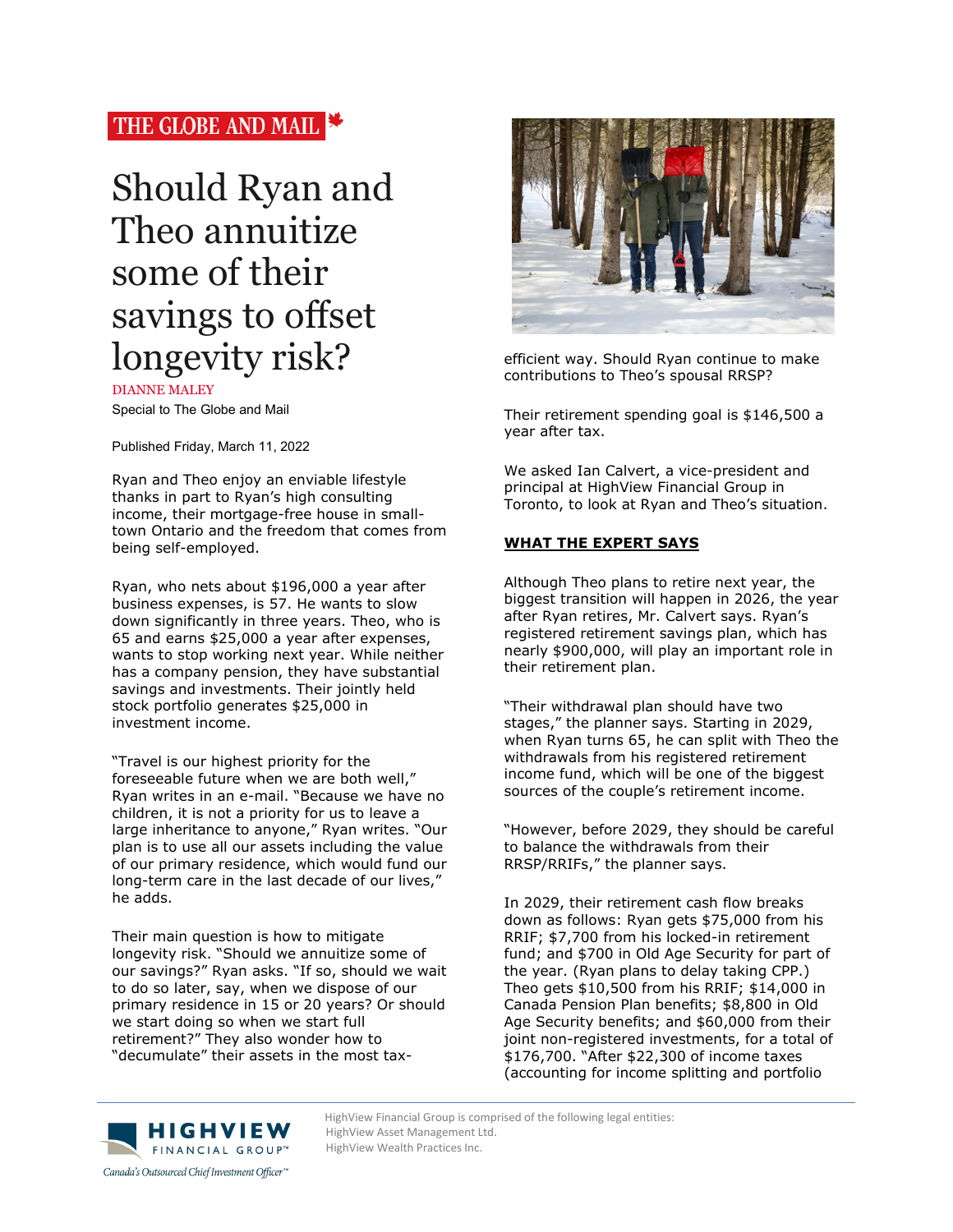income), they would have net cash flow of \$154,400 to meet their spending goal of \$146,500, indexed to inflation, Mr. Calvert says.

An important component of their withdrawal plan will be balancing their taxable income from their RRIFs, life income fund, CPP and OAS, the planner says. "They must also ensure their non-registered portfolio doesn't get depleted too quickly because this and their tax-free savings accounts provide greater longer-term flexibility."

Under this withdrawal plan, their taxable income is expected to be about \$72,000 each, Mr. Calvert says. "From an income tax planning perspective, this is a good place to be because they are avoiding the top tax brackets, preserving their OAS from claw-back and leaving a buffer for the tax Ryan will have to pay when he gets full government benefits and for capital gains on their joint account."

Assuming an annual average rate of return of 5 per cent of their investable assets and 3 per cent on their real estate, by 2047, when they are at the ages of 91 and 83, they are expected to have a net worth of \$2.8-million, of which \$1.7-million is held in real estate, Mr. Calvert says. "By this stage, they should be in a great place to liquidate their real estate and move into a higher-end care facility and not worry about the longevity of their assets." This also means they could comfortably increase their travel budget by \$10,000 to \$20,000 a year for the first phase of their retirement, the planner says.

They ask about buying an annuity to mitigate longevity risk, he notes. An annuity is a financial product issued by insurance companies that offers a guaranteed income stream for life. "In other words, Theo and Ryan would not be able to outlive their income stream from the annuity," Mr. Calvert says.

Although this type of product can be a good hedge against uncertainty and longevity risk, there are two other risks to consider, the planner says. "First is the loss of liquidity and the ability to access your capital for large or unexpected spending needs," he says. Second, and perhaps more important in today's environment, is the interest rate risk on

annuities. "By buying an annuity in this historically low interest rate environment, you are essentially annuitizing the current low rate and locking it in forever."

A better idea would be to have a diversified portfolio with predictable and growing income from dividends, interest and other distributions. "A cash flow yield of about 4 per cent, with the potential for capital growth, would provide a steady stream of cash flow to meet their spending goals while still giving them access to their capital."

Ryan is in one of the top combined marginal tax brackets at 48.35 per cent, the planner says. "At this rate of tax, the RRSP contributions are a valuable deduction each year." He recommends Ryan continues to make RRSP contributions for the following reasons: First, neither of them has any pension income. In their first year of retirement, their taxable income will plummet, putting them both in a much lower tax bracket. This lower bracket presents an opportunity to withdraw from their RRSPs/RRIFs, he says.

"When you're paying a lower rate of tax on withdrawals while deducting the contributions at one of the top tax rates during working years, you're capitalizing on one of the key benefits of the RRSP."

One thing to consider is the income attribution rules on withdrawals from spousal RRIFs.

Once an RRSP is converted to a RRIF, there is no income attribution on the minimum withdrawal for the year. If the withdrawals exceed the minimum, though, the excess will be attributed back to Ryan if a contribution was made in the year of withdrawal or in the two previous years.

"Because it's likely Theo will take more than the minimum before Ryan turns 65 and can split his income with Theo, Ryan should consider making the contributions to his own RRSP rather than Theo's for the final years before retirement."



HighView Financial Group is comprised of the following legal entities:<br>
HighView Asset Management Ltd. HighView Asset Management Ltd. HighView Wealth Practices Inc.